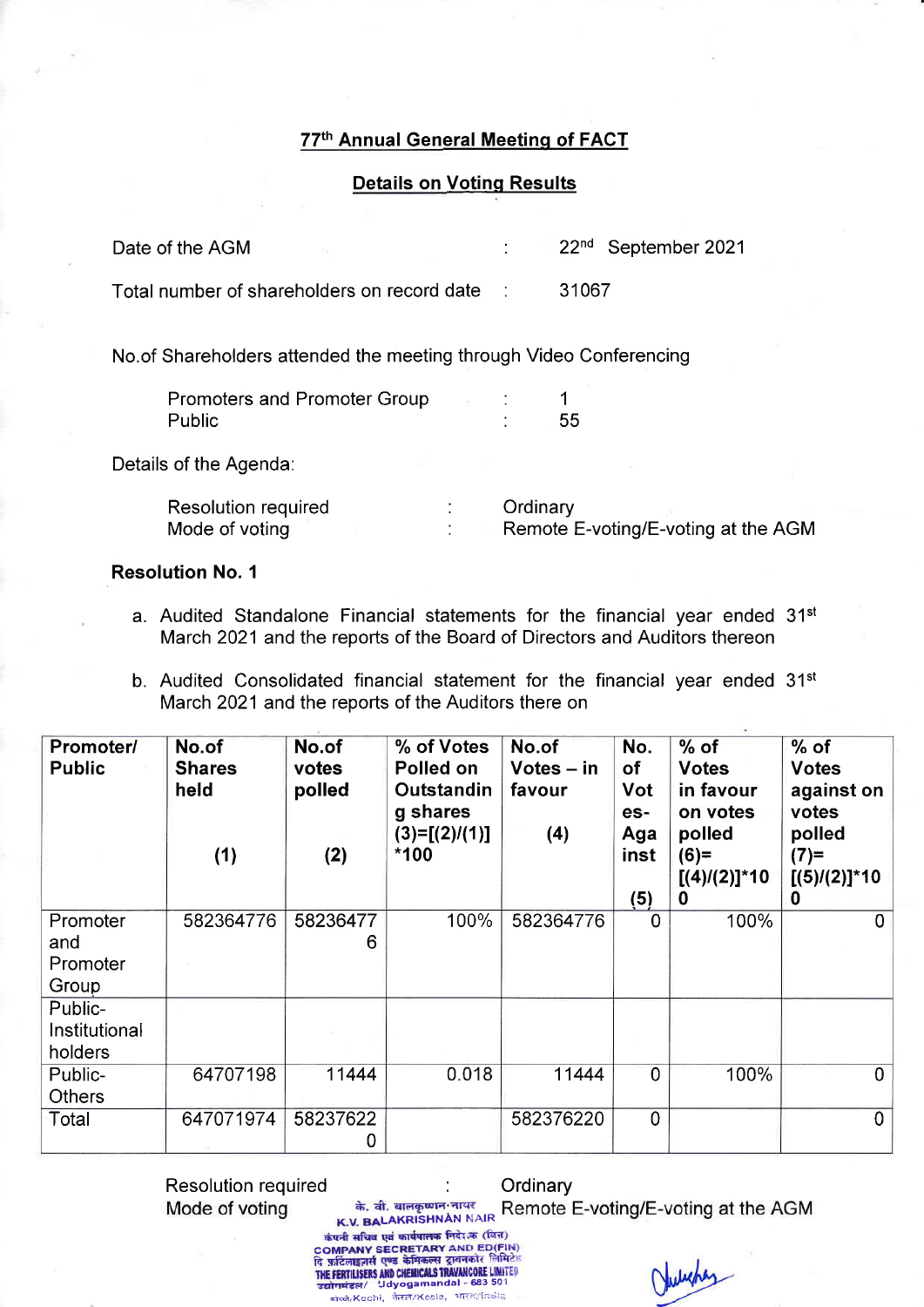Resolution No. 2. Fixation of remuneration of Statutory Auditors and Branch Auditors

| Promoter/<br><b>Public</b>           | No.of<br><b>Shares</b><br>held<br>(1) | <b>No.of votes</b><br>polled<br>(2) | $%$ of<br><b>Votes</b><br><b>Polled</b><br>on<br>Outstan<br>ding<br>shares<br>$(3)=[(2)$ /(<br>1)]*100 | No.of<br>$Votes - in$<br>favour<br>(4) | No.<br>of<br>Vot<br>es-<br>Aga<br>inst<br>(5) | $%$ of<br><b>Votes</b><br>in favour<br>on votes<br>polled<br>$(6)=$<br>$[(4)/(2)]$ *10<br>0 | $%$ of<br><b>Votes</b><br>against on<br>votes<br>polled<br>$(7)=$<br>$[(5)/(2)]$ *10<br>0 |
|--------------------------------------|---------------------------------------|-------------------------------------|--------------------------------------------------------------------------------------------------------|----------------------------------------|-----------------------------------------------|---------------------------------------------------------------------------------------------|-------------------------------------------------------------------------------------------|
| Promoter<br>and<br>Promoter<br>Group | 582364776                             | 582364776                           | 100%                                                                                                   | 582364776                              | $\overline{0}$                                | 100%                                                                                        | $\mathbf 0$                                                                               |
| Public-<br>Institutional<br>holders  |                                       |                                     |                                                                                                        |                                        |                                               |                                                                                             |                                                                                           |
| Public-<br><b>Others</b>             | 64707198                              | 11404                               | 0.018                                                                                                  | 11396                                  | 8                                             | 99.93%                                                                                      | 0.07%                                                                                     |
| Total                                | 647071974                             | 582376180                           |                                                                                                        | 582376172                              | 8                                             |                                                                                             |                                                                                           |

Resolution required Mode of voting

**Ordinary** 

Remote E-voting/E-voting at the AGM

Resolution No.3. To elect Ms Aparna S Sharma (DlN: 07798544), as a Director on the Board of Directors of the Company

| Promoter/<br><b>Public</b>           | No.of<br><b>Shares</b><br>held<br>(1) | No.of<br>votes<br>polled<br>(2) | % of Votes<br>Polled on<br>Outstandi<br>ng shares<br>$(3)=[(2)/(1)$<br>$]^{*}100$ | No.of<br>$Votes - in$<br>favour<br>(4) | No.o<br>Vote<br>$S-$<br>Agai<br>nst<br>(5) | $%$ of<br><b>Votes</b><br>in favour<br>on votes<br>polled<br>$(6)=$<br>$[(4)/(2)]$ *10<br>0 | $%$ of<br><b>Votes</b><br>against on<br>votes<br>polled<br>$(7)=$<br>$[(5)/(2)]$ *10<br>0 |
|--------------------------------------|---------------------------------------|---------------------------------|-----------------------------------------------------------------------------------|----------------------------------------|--------------------------------------------|---------------------------------------------------------------------------------------------|-------------------------------------------------------------------------------------------|
| Promoter<br>and<br>Promoter<br>Group | 582364776                             | 582364776                       | 100%                                                                              | 582364776                              | $\overline{0}$                             | 100%                                                                                        | $\Omega$                                                                                  |
| Public-<br>Institutional<br>holders  |                                       |                                 |                                                                                   |                                        |                                            |                                                                                             |                                                                                           |
| Public-<br><b>Others</b>             | 64707198                              | 11404                           | 0.018                                                                             | 9283                                   | 2121                                       | 81.40%                                                                                      | 18.60%                                                                                    |
| Total                                | 647071974                             | 582376180                       |                                                                                   | 582374059                              | 2121                                       |                                                                                             |                                                                                           |

Resolution required Mode of voting

के. बी. बालकृष्णन नायर Ordinary<br>के. बी. बालकृष्णन नायर NARemote I

के. बी. बालकुर्णन नायर Ordinary<br>K.V. BALAKRISHNAN NARemote E-voting/E-voting at the AGM

क. al. and PSINAN NARemove (बिन)<br>कंपनी सचिव एवं कार्यपालक निदेः क (बिन)<br>COMPANY SECRETARY AND ED(FIN)<br>COMPANY SECRETARY AND ED(FIN)<br>हि फ़र्टिलाइजिक्का और CHEMICALS TRAVANCORE LINITED<br>THE FERTILISERS AND CHEMICALS TRAVANCO **; FERTILISEns and World and al** - 583 50 m<br>ग्रेगमंडल/ 'Udyogamandal - 583 50 m<br><sub>आंध्यो/</sub>Kochi, केरल/Kesla, भारत/India

Julianas